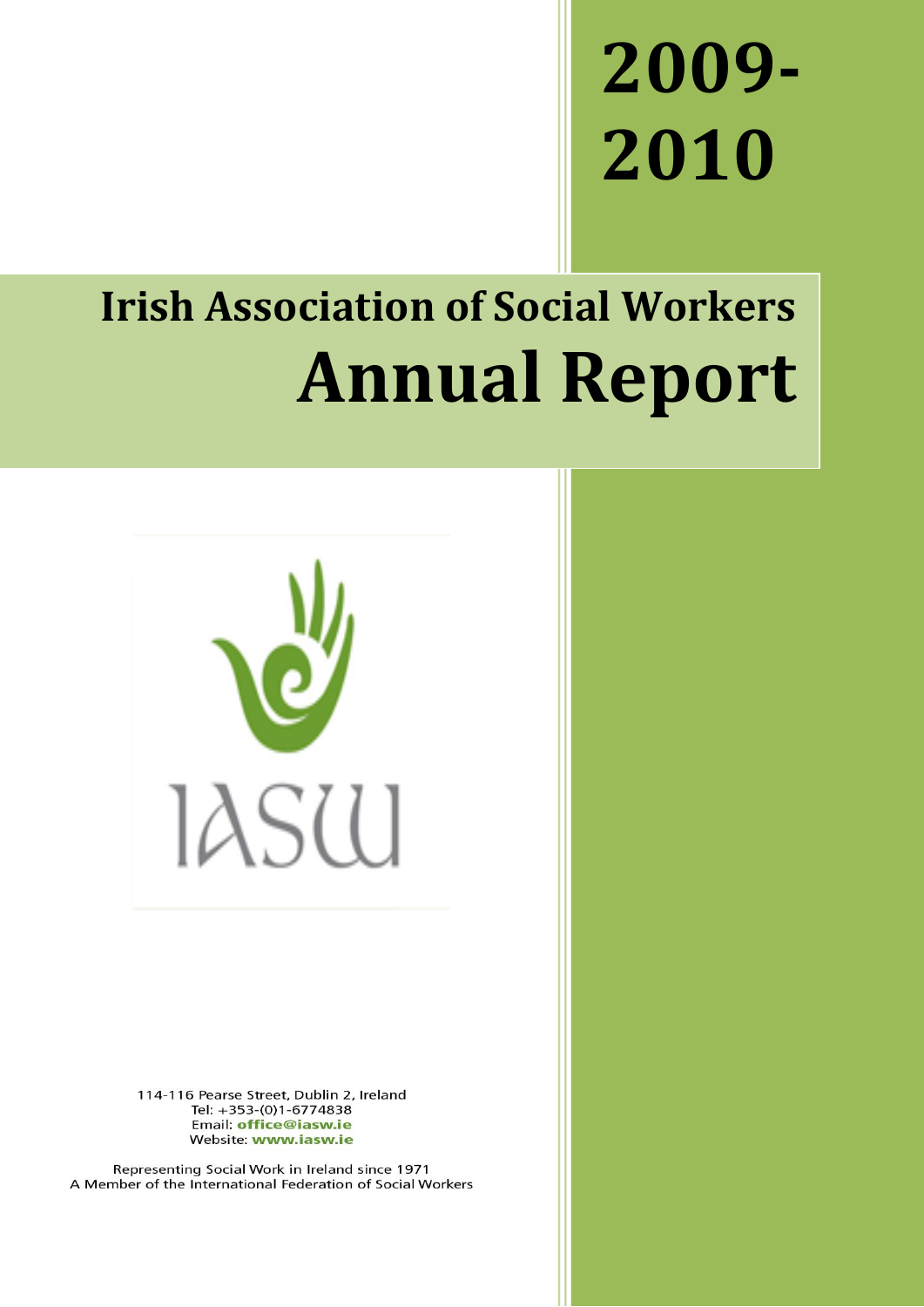### **Table of Contents**

| Presidents Report - Ineke Durville                                      | 3  |
|-------------------------------------------------------------------------|----|
| Conference & Seminars - Ita Long                                        | 5  |
| Office Report - Danielle McGoldrick                                     | 5  |
| Membership - Gavin Mulhall                                              | 6  |
| INFO Newsletter - Aoife McCormack                                       | 7  |
| Continuous Professional Development - Frank Browne                      | 7  |
| Communications - Frank Browne & Declan Coogan                           | 7  |
| Honorary Treasurer - Donal O'Malley                                     | 7  |
| Health & Social Care Professional Council - Monica Egan                 | 8  |
| The Irish Social Worker - Monica Egan                                   | 8  |
| The National Social Work Qualification Board - Marie Therese Mulholland | 9  |
| Social Workers in Ageing (SIGA) - John Brennan                          | 9  |
| Social Workers in Primary Care - Mary McNutt                            | 10 |
| Social Workers in Children & Families - Paul McCarthy                   | 11 |
| Social Workers in Disability - Caitriona Whitty                         | 12 |
| Social Workers in Child & Adolescent Mental Health - Sinead Freeley     | 13 |
| Southern Region - Frank O'Driscoll                                      | 14 |
| Social Workers in Foster Care - Mary Flanagan                           | 14 |
| Council of Irish Adoption Agencies - Sheila Gallagher                   | 15 |
| Social Workers in Adult Mental Health - Damien Nolan                    | 16 |
| Principal Medical Social Workers Group - Loretta Reilly                 | 16 |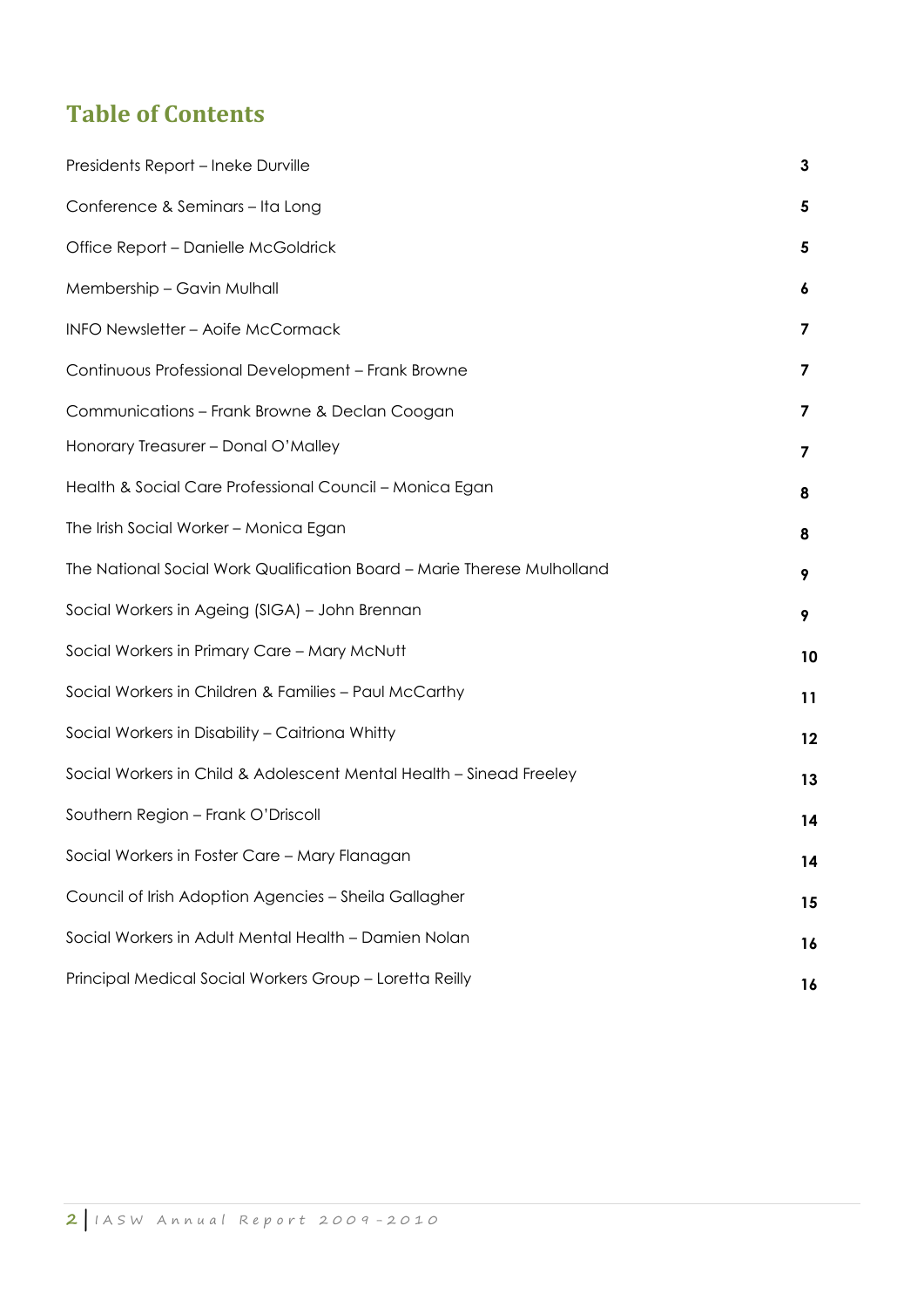#### **Executive & Council Members 2009 - 2010**

#### **Executive**

| President                                                                 | Ineke Durville                 |
|---------------------------------------------------------------------------|--------------------------------|
| Hon. Secretary                                                            | Vacant                         |
| Hon. Treasurer                                                            | Donal O'Malley                 |
| Communications                                                            | Declan Coogan & Frank Browne   |
| C.P.D                                                                     | Frank Browne                   |
| Website & LT                                                              | Miriam Mooney                  |
| Conferences and Seminars                                                  | Ita Long                       |
| International Affairs                                                     | Liam Curran                    |
| Membership                                                                | Gavin Mulhall                  |
| 'INFO' Editor                                                             | Aoife McCormack                |
| Executive Member                                                          | Billie Anne Johnson            |
| rest & Associate Group Representatives                                    |                                |
| $\Lambda$ and $\Lambda$ $\Lambda$ $\Lambda$ $\Lambda$ $\Lambda$ $\Lambda$ | منابها المنطقة المصرية المراجع |

#### **Special Inter**

Ageing (SIGA) and the patrician Patricia B Daly Children & Families **Kirsten Byrne** Child/Adolescent Psychiatry (SW in CAMHS) Sarah Houston Journal Editor **Monica Egan** Social Workers in Disability (SWID) Emer Ingoldsby Principles in Medical Social Work Hospitals Loretta Reilly Adult Mental Health (SWAMH) Frank Browne Primary Care Mary Mary McNutt Council of Irish Adoption Agencies Sheila Gallagher / Eileen Conway Foster Care **Care Ciara Mahoney** 

#### **Regional Representatives**

#### **Other Representatives**

Children's Rights Alliance Kirsten Byrne International Committee Chair & IFSW John Brennan NSWQB representatives Monica Egan / Marie Therese

Eastern **Pat Waldron** Southern Frank O'Driscoll / Terry Bradshaw

Mulholland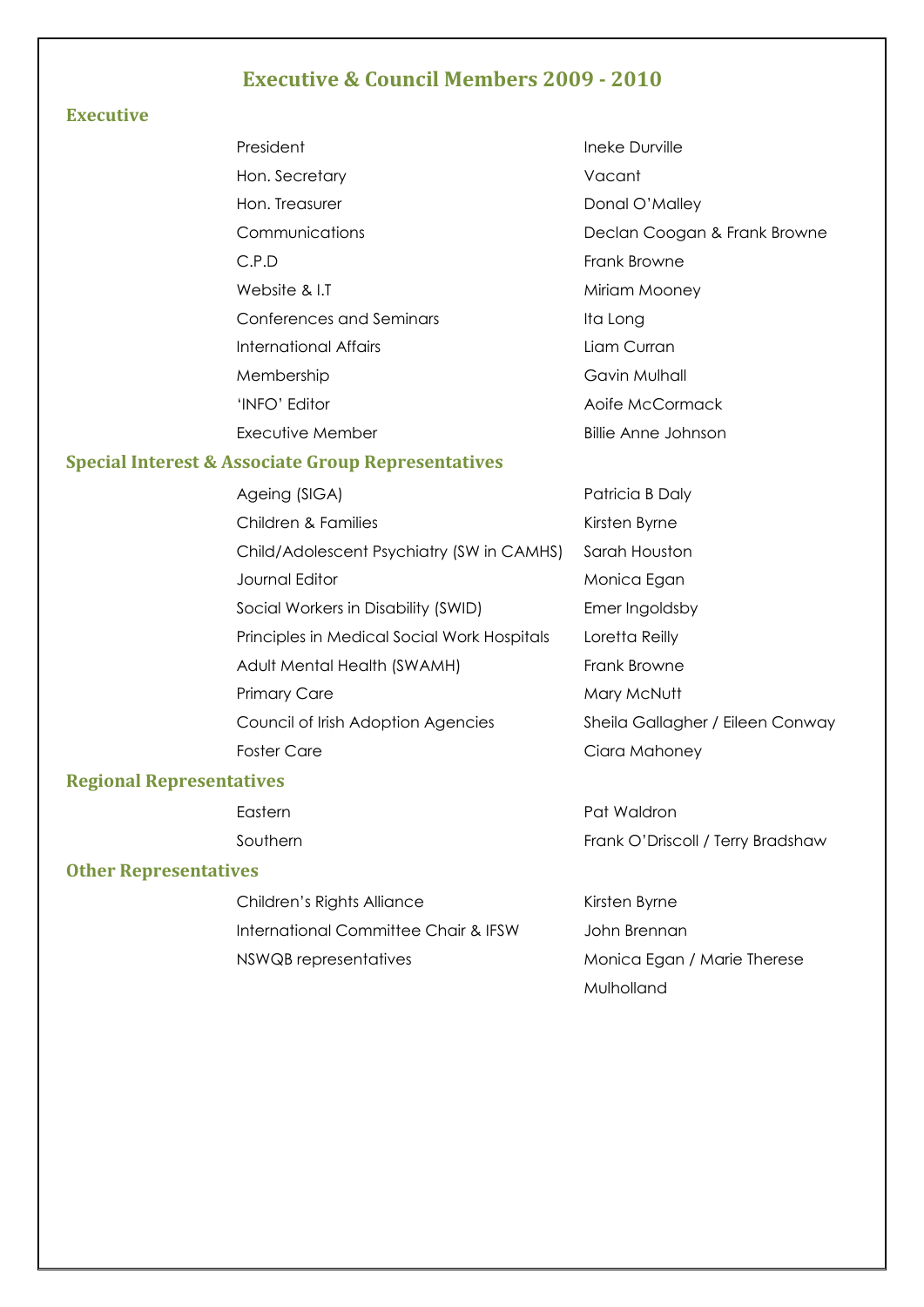#### **Presidents Report**

#### Ineke Durville

The past year has been a very busy year for the IASW. The upcoming registration of the social work profession has been an important issue and the IASW organised a number of workshops in different areas of the country in conjunction with Ginny Hanrahan, CEO of the Health and Social Care Professionals Council (H&SCPC). At these seminars, Ginny Hanrahan outlined the details of the upcoming registration and Frank Browne presented the IASW Continuous Professional Development (CPD) policy. These seminars were very well attended and I would like to thank Ginny and Frank for their excellent presentations. Frank has continued his role as CPD co-ordinator and his knowledge of the policy has been very valuable and I would like to thank him for all his hard work.

The introduction of the CPD policy at last year"s conference, which emphasises the need for social work line-management supervision, has highlighted the fact that a relatively large number of social workers do not have a social work line manager and have difficulty accessing supervision. The IASW decided to contact members who may be interested in offering their services as a supervisor for private supervision/consultation and designed a set of guidelines both for members looking for supervision and for members looking to provide same. The IASW will collate a list of supervisors and this will shortly be up on the website for members to access.

Last year"s annual report highlighted the organisation of the website and database as one of the important issues to be addressed during this year and I am happy to state that this has now mostly been resolved, mainly thanks to Danielle McGoldrick our office manager. Danielle has now been with us for over a year and has continued to be a very important part of the Association. I am sure that all members that have contacted the office will be well aware of her contribution; her prompt response to queries and helpful manner in dealing with other issues.

The work of the office has been on-going and we have dealt with dealt with a large number of queries from members, non-members and the public. The website has been reorganised by Danielle and now has a members-only area, which will hopefully become a very useful resource to the members. Thanks to Monica Egan, we have again produced two issues of the journal and I wish to thank Monica for all her support and her hard work on the journals. Aoife McGrath, the editor of info, has kept us on our toes and made sure that info has gone out regularly to keep the members informed on relevant issues. Aoife will be standing down from the executive this year and I would like to thank her for all her contributions to the IASW over the last few years and wish her all the best for the future and I am sure we will see her at further conferences.

Ita Long has continued her responsibility for training and she has been very involved with the organisation of the various seminars, workshops and other events which have been organised during the year, including today"s conference. I would like to thank her for her very important contribution and input into all activities during the year. Because of her commitment, the IASW has been able to increase the number of events greatly.

The special interest groups (SIGs) have been busy this year. A number of the SIGs" did highlight difficulties that had arisen for their client groups and these issues have been brought to the attention of the relevant people, including the media. The contribution of the SIGs has been invaluable to the working of the IASW and the executive would like to thank them for their contribution and hard work.

The IASW has continued to have a high profile, thanks to Declan Coogan and Frank Browne. Declan was the communications coordinator until he took a sabbatical last September and Frank Browne very adequately took over the function while Declan was away. They both need our congratulations for their input. It has meant that the IASW continued to be able to respond promptly to any issues that arose and needed highlighting through press releases and letters.

During the year the executive supported and produced a number of submissions to government departments, the HSE and other relevant organisations. The IASW was invited to a number of official meetings and are part of a professional"s forum set up by the HSE to look at training needs for the various professional bodies as well as the advisory group hosted by HIQA to draft new national standards for residential and foster care services. The IASW has also sent in a separate submission to the draft document brought out by HIQA.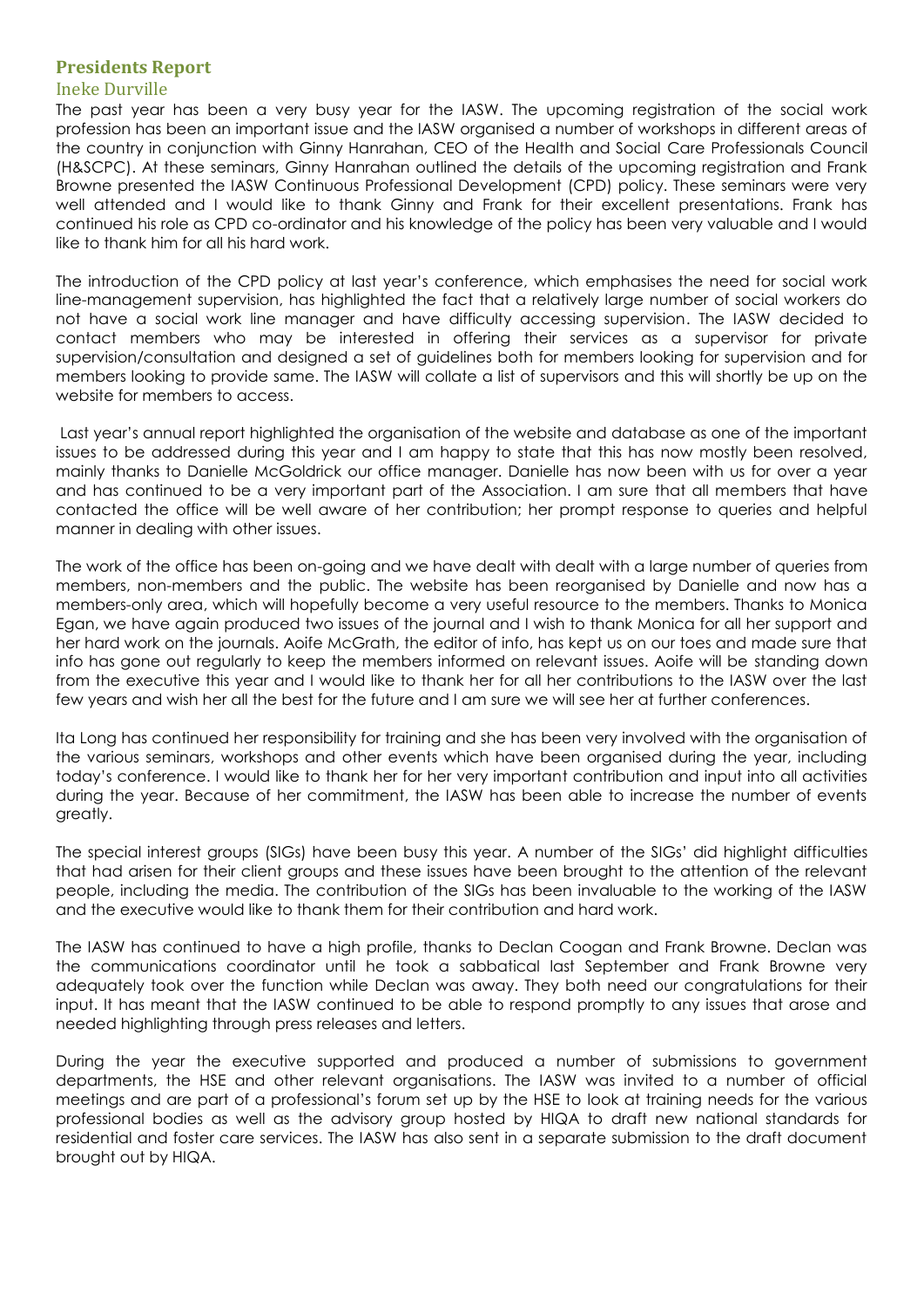I would like to thank all the members of the executive: Declan, Gavin, Aoife, Frank, Ita, Donal and Billy Anne Johnston. Billie Anne was a new member of executive, she has to travel from Donegal to come to executive meetings; it has been very helpful to have executive members from a different part of the country and I wish to thank her for her commitment and contribution.

Gavin Mulhall continued in his role of membership secretary and has been very actively involved developing a membership strategy and he initiated the provision of a handbook for members and special interest groups. Gavin is standing down from executive this year and I wish to thank him for his contribution to the Association and wish him the best for the future and I am sure he will keep in touch. Donal O"Malley is the IASW treasurer and together with Danielle he ensures that we keep our spending under control. As you can see from the account statement, the IASW is doing well financially and I wish to thank Donal for his contribution and attention to detail. The Treasurer has a very important role in any organisation.

The coming year will bring a lot of new challenges. The cutbacks in public services will affect our client groups and has not improved working conditions for social workers in their various settings partly due to the loss of posts and lack of back-up resources. It will be important that we stand together as a profession and it is good to see that the IASW membership has increased again this year. This should give us a stronger voice.

I hope that today"s conference with the title and theme; "Reclaiming Social Work" and the subsequent discussions will provide the executive with some direction for the coming year. Keep us informed of any concerns in your area of work and we will be happy to highlight issues on behalf of members or any special interest group.

#### **Conference and Seminars**

#### Ita Long

We are pleased to be able to report that it has been a busy year on the Conference and Seminar front. Individual Special Interest Groups will report on their own events which were held during the year and which combined with those organised by the Executive makes for an impressive programme for continuing professional development. We would like to be able to continue to build on this. Any members which an interest in training and continuing professional development would be welcome to participate in the planning of events and should contact Danielle with their details.

Last year"s Annual Conference was entitled "Social Justice: The Challenge to Social Work Practice". The day consisted of a number of addresses in the morning and workshop in the afternoon. The Conference was addressed by Dr. M. Manning, Director, Human Rights Commission: Norah Gibbon, Barnados and Anna Lee, Tallaght Partnership. The speaker"s messages were well received by delegates. The event was sold out.

Following on from the Conference Shane Butler from the Social Work Department in Trinity College facilitated two workshops on "Promoting the Welfare of Children of Problem Drinkers". Mary Cullen and Margaret Beaumont facilitated two, two day workshops on "Attachment: From Theory to Practice". All of these events were oversubscribed to and we will look at running them again during the coming year.

Professor Sue White from Lancaster University facilitated a one day conference on "Examining Current Approaches to Social Work Practice" in October 2009. Ineke Durville and Paul McCarthy also spoke at this conference.

IASW also facilitated six seminars on Registration and CPD in venues around the country as well as in Dublin. As you can see it has been a very busy year but very worthwhile. All these events have been well supported by social workers which is indicative of the need for such events. I would like to acknowledge and thank Ineke for her input and support for all these events and Danielle for promoting events and for looking after the bookings for events as well as booking of venues.

#### **Office Report** Danielle McGoldrick

There have been many changes in the office since the AGM in 2009, by far the biggest achievement, was the installation of the new "access" database system, which now contains all of the information in relation to our members. This was a mammoth task involving, the cleansing of data, culling membership files, updating member"s personal details, implementing the new direct debit payment system, updating the payments, etc.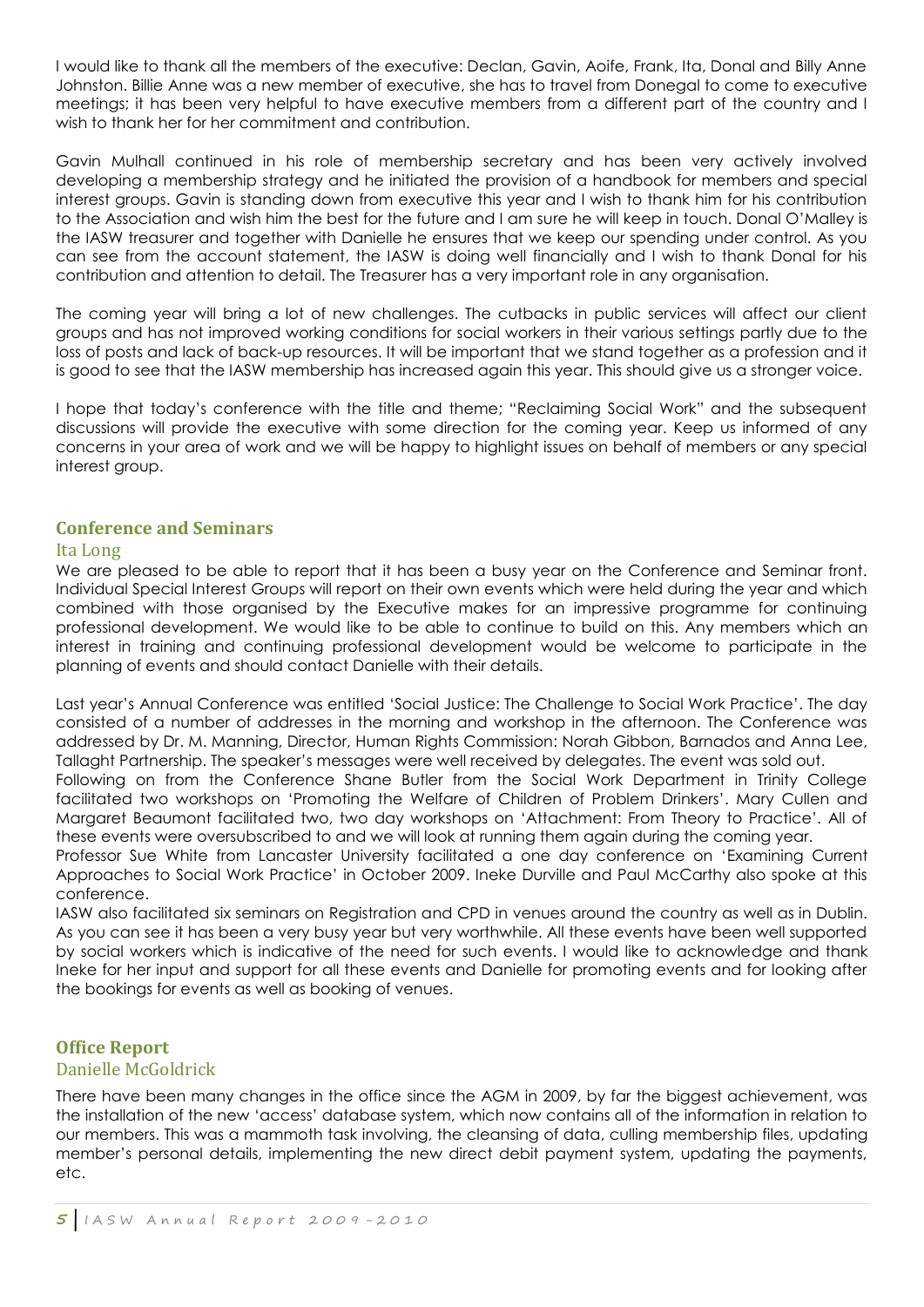The website has been revamped, and now features a newly updated "Members Area", which includes copies of ALL editions of The Irish Social Worker, as well as "INFO" Newsletter. Rhoda McManus of Adoption Loss [\(www.adoptionloss.ie\)](http://www.adoptionloss.ie/) kindly offered her services, and scanned all of the journals, allowing us to provide this service to our members.

Other work included assisting Ita and Ineke in the co-ordination of the several CPD events, training seminars, workshops, etc. that were organised by the association in 2009/2010.

In October of 2009, I also participated in a three day training course "Finance for Non Financial Managers". I found the course extremely informative, and this training has enabled me to implement some simple but effective financial reporting and accounting systems into the office.

My other priorities in 2009/2010 included:

- Re-organisation of the office space & purchasing new office equipment/furniture
- Co-Ordination of the in-house filing systems
- Formatting IASW documents/publications
- Preparing mail-shots to the members, including IASW 'welcome packs'.
- Preparing for Executive & Council Meetings i.e. preparing minutes, agenda, circulating correspondence, etc.
- Cataloguing the Library
- Preparing Accounts and Financial Statement, etc..

I"d like to take this opportunity to thank the members of Executive for all of their assistance and cooperation, and particularly Ineke, without her dedication, patience, and support, my job would be much more difficult.

#### **Membership Report 2010**

#### Gavin Mulhall

This year is my second membership officer has allowed the time to examine more substantive issues regarding membership of the association. The main initiatives implemented this year have been:

- **1.** Consultation with membership regarding adding Group Legal Protection Scheme the membership was consulted via email with an overwhelmingly positive response to the proposal. 130/776 members responded to the consultation.
- **2.** FAQ Document produced to answer member"s questions about the IASW, and how it operates. While the Constitution provides a comprehensive guide to the workings of the Association, the FAQ document sets out to answer questions about the Association in a concise, "plain English" manner. This is now included in the Welcoming Pack and available on the website.
- **3.** Follow-up system from non-members attending IASW events At the suggestion of the Office Manager, a brief template email was devised to send on to non-member Social Workers who attend IASW seminar or training events, encouraging them to join the IASW.
- **4.** Eileen McGowan Scholarship a number of members expressed interest in applying for the IFSW Eileen McGowan Scholarship and it was with great please that the Association could support these applications.
- **5.** Preliminary Work on IASW Volunteer Policy the IASW is an Association run almost entirely with volunteers, and it is good practice for an organisation to have a policy around this which outlines the expectations and benefits for those wishing to volunteer their time to the Association. With the assistance of the Office Manager, some initial work has begun on this.
- **6.** Job Description for Executive Posts with a view to more effectively is advertising and recruiting members to join Executive, current Exec members have been asked to do a brief job description detailing the work involved in their post.
- **7.** "Handbook" for All Positions in the IASW the document is a series of handouts which describes all the roles and responsibilities for the various positions within the IASW – including the President, Executive Members, Council Members, SIG Chairs and Secretaries. This document is based entirely on the Constitution and General Rules, and is an attempt to pull together a clear working guide for members taking on positions. The document is still incomplete but I"m committed to completing it.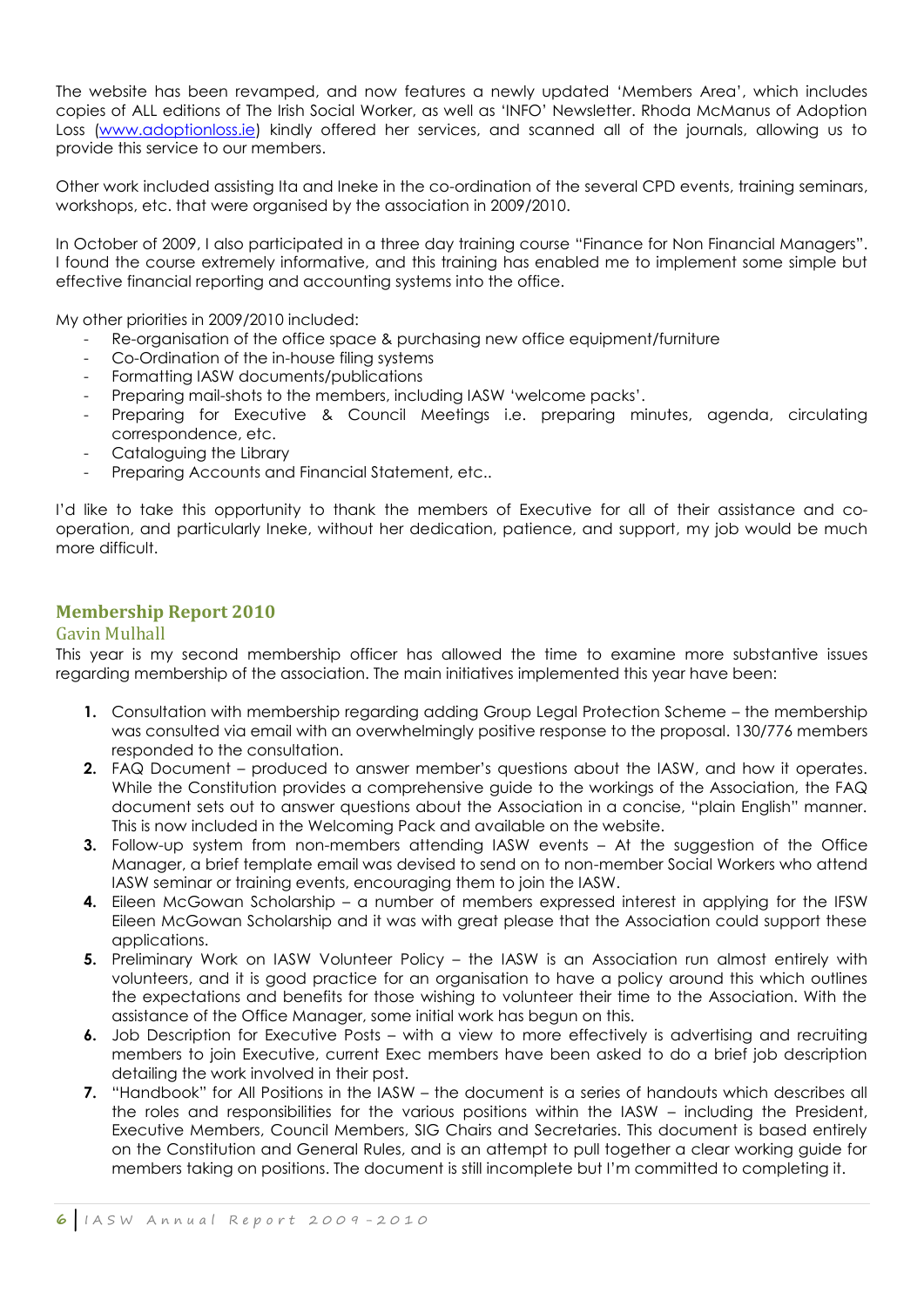A number of routine tasks have also been completed with the assistance of the Office Manager including dealing with routine queries, updating membership/renewal forms, payment details and the scheduling of the Direct Debit run for the year.

While 2009 saw our membership database up and running again, proposed use of this to organise membership by Special Interest/Area of Work ran into difficulty as many members do not complete this information on their applications. We have asked members again to complete this in their applications with the hope that the database will become more useful in the future.

Also in conjunction with Exec and the Office Manager there has been some suggestions and input regarding the website with a view to making it more accessible and useful to the membership.

At present we have approximately 850 members, consistent with 2009 levels.

#### **'INFO' Newsletter**

#### Aoife McCormack

I have acted in the role INFO Editor for the IASW for the previous two years, and while I have deeply enjoyed being within the hub of Social Work information sharing, for personal reasons I will not be continuing in the post for the next term. However I would strongly encourage members of the IASW to put their name forward for this position. Why? This is firstly a feasible position for Social Workers from any geographical location due to much of the work being through internet exchange. Furthermore this position is a manageable in terms of demand and insightful in that allows one to fain further knowledge with regard to Social Work both on the national and international stage. As INFO editor you will be required to be tuned into Social Work activities, political and media issues, as you act as the primary communication link for all Social Workers Nationally. In my post I have become aware of the significant level of growth in terms of professional Social Work activity in the last year. As the IASW continues to generate professional growth in policy initiatives and training I too believe that as INFO editor is a post that requires a dynamic person to explore the potential for development with regard to information sharing and the members INFO newsletter. I thank the IASW Executive and members for the election and the opportunity to hold this post.

#### **Continuous Professional Development CPD**

#### Frank Browne

This was a busy year for IASW in terms of promoting our CPD policy and folder which we launched at last year"s AGM. IASW is most grateful to the HSE for CPD funding, which allowed us to fund the CPD folder for all members and host a series of presentations around the country. Ineke, Ita, myself and Ginny Hanrahan CEO of the Health and Social Care Professionals Council travelled the country, Ginny outlined what registration will involve, why it is important and the probably costs, Ineke and myself presented why IASW had developed our CPD policy and how we hoped our policy would set an attainable standard for members in terms of their professional development. IASW has focused on the need for all social workers to have access to supervision from a suitably qualified social worker and is advising and supporting members who have not access to supervision how they might address this with their employers. IASW has developed a supervisor"s guidance document and has put in place a supervisors list for those members who require supervision. For Further information contact the IASW Office

#### **Communications**

#### Frank Browne & Declan Coogan

Throughout the year IASW has attempted to address issues that are of relevance to social workers. IASW has made a number of press releases and undertaken interviews with the media regarding issues such as the Murphy Report, Social Welfare cuts in the last budget and in responding to criticism of children's social work services, by highlighting the reality of the short fall in social work posts.

#### **Honorary Treasurer**

#### Donal O'Malley

The moderate increase in the number of membership subscriptions received in 2009 has placed the Association on a reasonably secure financial footing, despite the prevailing economic situation. This, coupled with a drive to lower our overheads, has meant that the Association has been able to absorb half the cost of the new legal protection policy for 2010.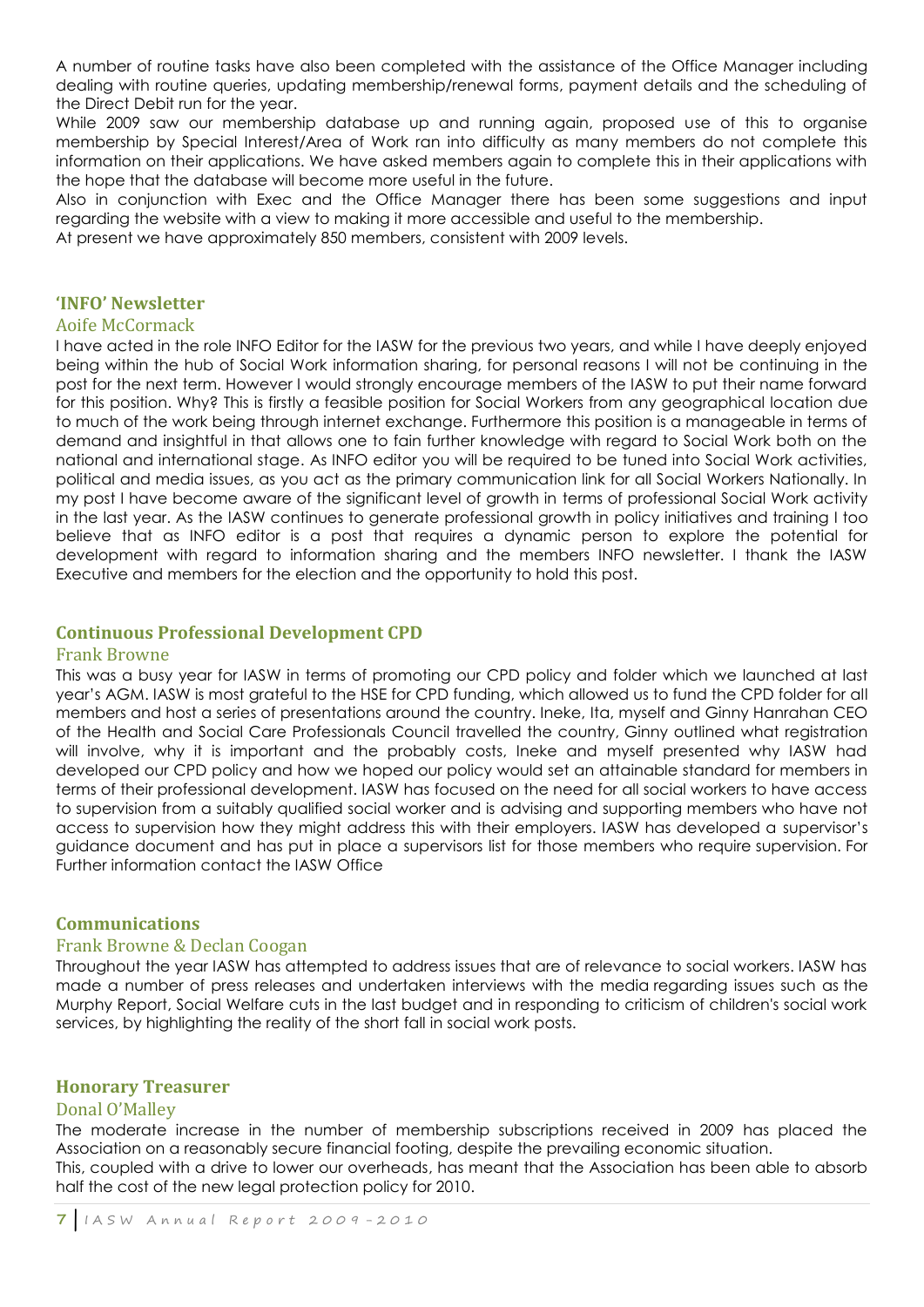As office manager, Danielle McGoldrick has been instrumental in overseeing the day-to-day fiscal management of the Association and has streamlined a number of processes including the receipt of subscriptions and the maintaining of the accounts.

Having the Continuous Professional Development training fund from the HSE has enabled the Association to aid its Special Interest Groups in providing training for members and non-members alike. In 2010 we will be continue to encourage SIGs to avail of these monies to ensure that social workers have the opportunity to avail of ongoing professional development. We hope to enable this by making it easier for SIGs to apply for and receive financial support from the Association.

I would like to thank Miriam Mooney, the previous treasurer of the Association, for her guidance and expertise which has proven invaluable to me in taking on this role. My thanks also to Danielle and Ineke.

#### **Health & Social Care Professional Council**

#### Monica Egan

New lay members of the Council were appointed by the Minister for Health and Children following the completion of the Council"s first term of office in March 2009. An issue arose in relation to the appointment of the professional nominees. The Minister could not appoint the professional nominees to the Council, as the legislation did not permit this method of appointment after the first appointment. This has resulted in the Act having to return to Primary legislation. There are six nominees awaiting the outcome of the primary legislation.

Plans for the setting up of two registration boards, social workers and physiotherapists, have not come to fruition. It was decided to delay the physiotherapy board due to the issues with primary legislation but to continue with the planning for the social worker registration board. Nominees for the board were submitted to the Minister but the Minister has not yet made the appointments. The registration board therefore could not be set up. In light of this the Board of the National Social Work Qualifications Board has had its term extended.

New staff appointments were made. Ms Mary Griffin was appointed as Head of Registration and Education and Ms Sinead Boyle was appointed as Head of Legal Affairs. Ms Gail Ferguson was appointed as Office Manager. Following their appointment, the Fitness to Practice Committee and the Education Committee members have been doing a lot of preparatory work which will be ready for registration boards when they are appointed. A lot of work has also been done in relation to the strategic plan for the Council.

The Chairperson, Margaret Hayes completed her term of office in February 2010 and has been replaced by Tom Jordan.

The Council continued to share office accommodation through 2009 with the National Social Work Qualifications Board staff in Baggot Street. The Council has been actively looking for alternative accommodation.

Ginny Hanrahan, CEO of the HSCPC, has been continuing to meet with members of the professions. She has attended a number of meetings hosted by IASW throughout the country. She also attended some meetings held by IMPACT.

The Health and Social Care Professionals Council has adopted CORU as its trade name for the public after a lengthy process of consultation. The name has come from care, council and regulation. The new website uses that name and can be accessed using [www.coru.ie.](http://www.coru.ie/)

#### **The Irish Social Worker**

#### Monica Egan

Two editions of the Irish Social Worker were published in 2009, one in summer and one in autumn. Most of the articles were based on presentations to the previous year"s annual conference which was entitled "Resolving Ethical Dilemmas". Using presentations which speakers adapt for publication has proved a very positive way of obtaining articles. However I would ask people who are doing research or writing up case studies to please send us articles. We are delighted to receive new findings, new thoughts and new ideas.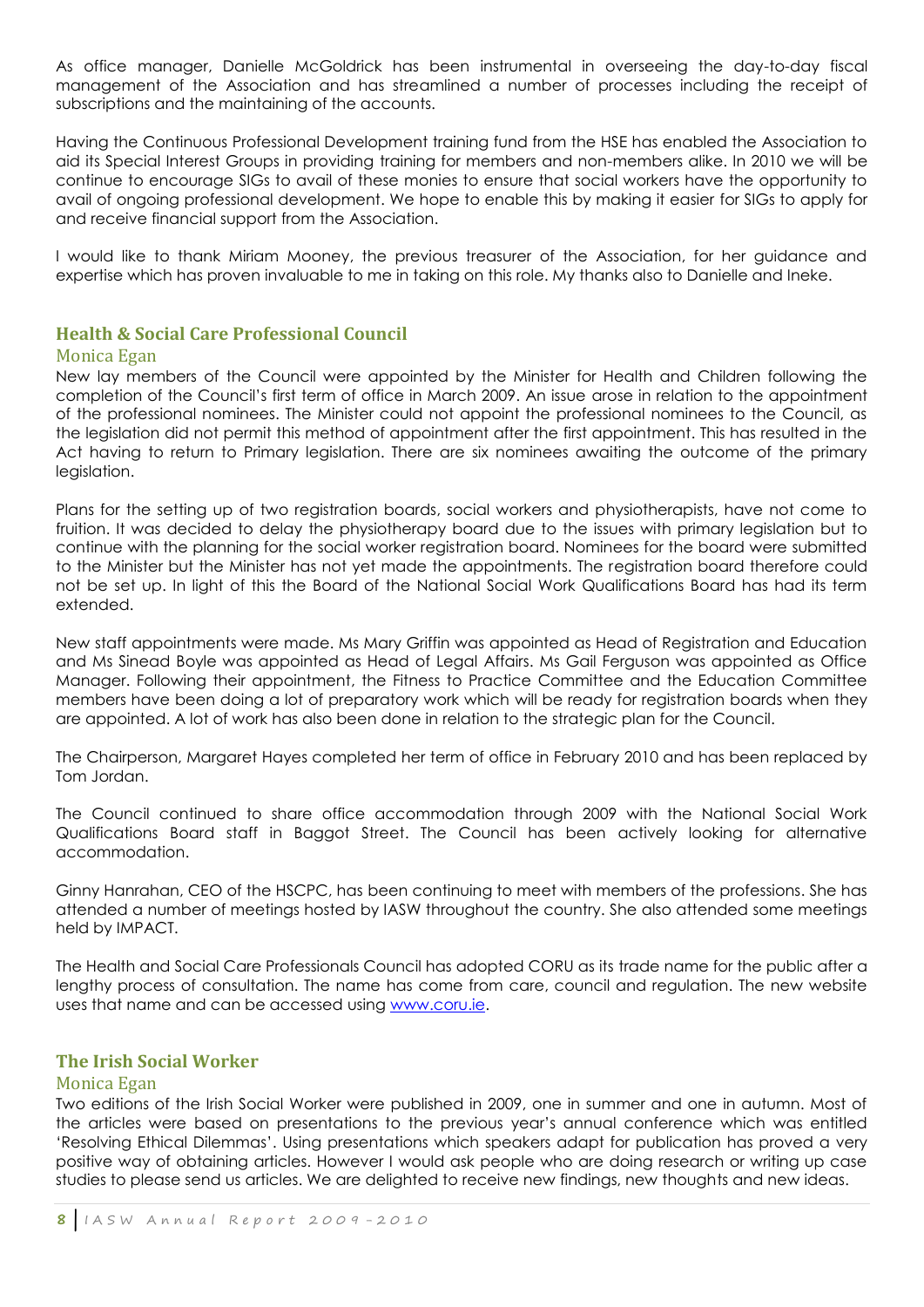#### **National Social Work Qualifications Board**

#### Marie Therese Mulholland

A registration for Social Workers will in due course happen under the auspices of the HSCPC. Until a register is open and established the recognised qualification for Social Work is the NQSW. The NQSW will continue to be awarded by NSWQB. As you may be aware the current board comes to an end in May 2010. To bridge the possible gap a new NSWQ board will be appointed

#### **Special Interest Group on Ageing (SIGA)**

#### Chairperson: John Brennan

#### Secretary: Kristen Murphy

**SIGA AGM 2009;** John Brennan remained on as honory Chairperson. Kristen Murphy was elected honorary Secretary:

**Meetings;** The Special Interest Group met monthly over the past year in the Royal Hospital Donnybrook. The meetings have been well-attended and generally lively affairs. We have welcomed social workers employed in an ever-widening circle of agencies and hope that this trend continues.

**Representation;** Patricia Daly took over from Anette O"Callaghan as the SIGA representative on the IASW Council.

**Issues of concern addressed by members of the SIGA during the year;** Most, if not all of the issues raised in last year"s report continued to spring up as agenda items during the year – community social work posts; the effects of the severe and continuing reduction in many services; the inconsistencies ans inequities within the health and social care systems amongst others, however, one of the biggest changes in the history of the care system in Ireland occured in October 2009 when the Nursing Home Support Scheme came into being.

It would be fair to say that the Nursing Home Support Scheme was launched while still a work in progress. The scheme is highly complex and often daunting for applicants. Many issues have arisen in the months since the introduction date, not least amongst these, the slowness in processing apllications. On the positive side, aplplicants have more choice and pay according to their means.

The Health Information and Quality Authority"s (HIQA) *National Quality Standards for Residential Care Settings for Older People in Ireland now has an inspection process in place.*

With the country's financial circumstances in such a bad way, the HSE continued their cutbacks in home care grants, home help and other community based services for older persons. Despite a small amount of extra funding for home care packages toward the end of the year, these cutbacks are now widespread and they are having a serious negative effect on older persons and their carers.

Advocacy continued as a topic this year with the introduction of the HSE"s National Advocacy Programme in residential care units. This programme involves the provision of volunteers as part-time independent advocates in these units. Members of SIGA with direct experience of this proposal raised concerns about the role of social worker as an advocate for the user of services and the interface between social work and independent advocate. Concern was also raised about the nature of many complex cases that come social work"s way and ability of voluntary part-time workers to engage appropriately.

*The Draft Scheme of Mental Capacity Bill (2008)* of which we have heard little since last year may be moving towards the Bill stage (as the title suggests, it is merely a "scheme" now). This will be a welcome develpoment if it is true.

Despite their introduction a number of years ago, the Elder Abuse Senior Caseworker posts have not advanced in any consistent way and many remain without appropriate line management structures. This situation has created difficulties for the Caseworkers in developing the service.

Projects; The sub-group on "assessment" continued to work on a draft assessment document during the year. A sub-group on "advocacy and social work" prepared a policy paper for IASW.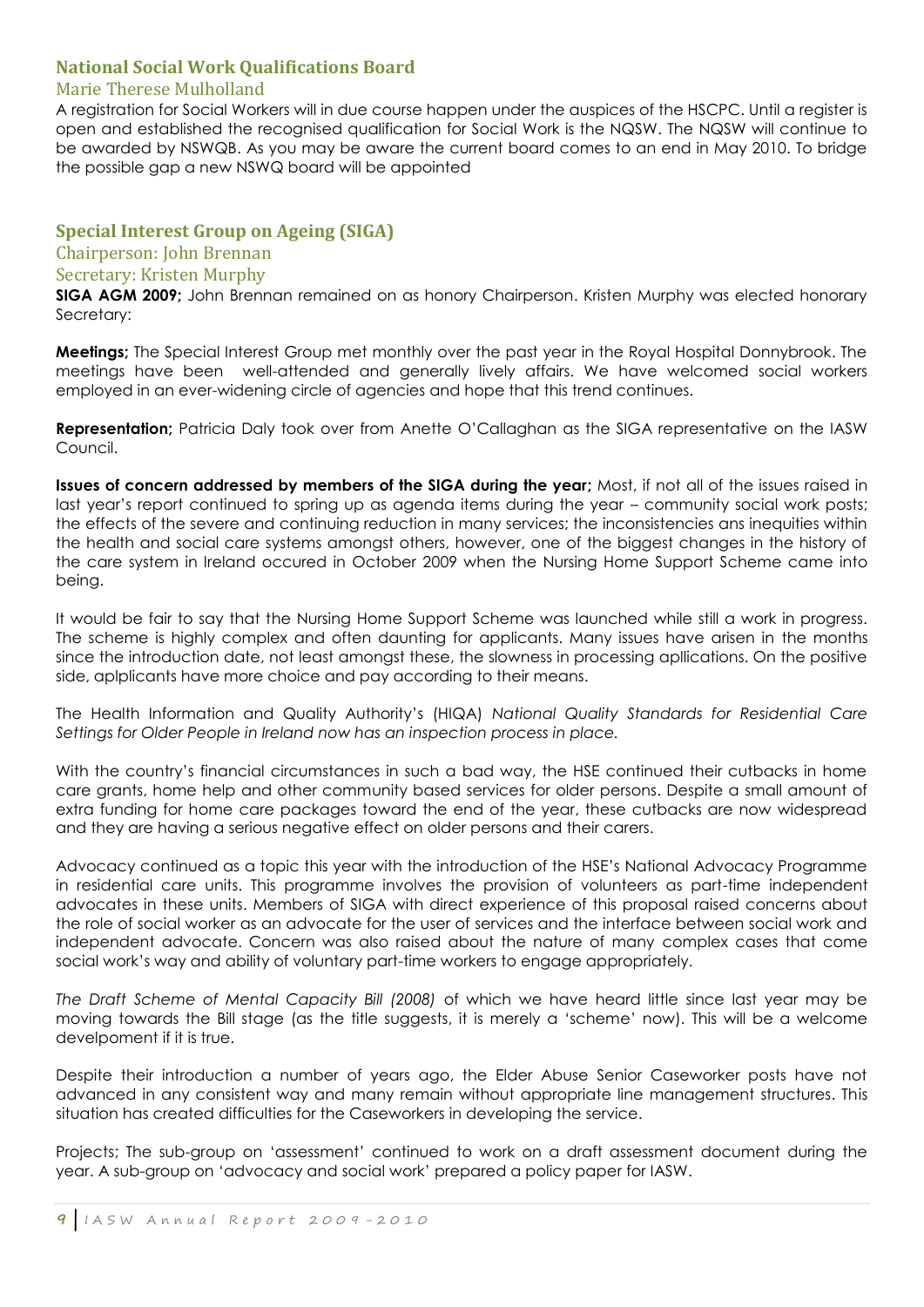Community based social work services; Community social work posts were established in more health board areas during the year. However, as with many other services, the process appeared to be ad-hoc and the SIGA is concerned that structures, such as line management, have not been established in any consistent manner. In many areas, there are no community social work services for adults and vacant posts remain unfilled in other areas. This latter situation puts further pressure on what remaining social workers there are.

Finally; Many thanks to the Royal Hospital Donnybrook for once again facilitating our meetings and to Carme, Social Work Secretary in the hospital for her continued administrative support.

#### **Social Workers in Primary Care 2009 / 10 Committee Members** Mary Mc Nutt

| Gildii person.           | Mary Mc Nutt             |
|--------------------------|--------------------------|
| Vice Chairperson:        | Deirdre Jacob            |
| Secretary:               | <b>Aisling Coffey</b>    |
| <b>Training Officer:</b> | <b>Conor Fitzpatrick</b> |

#### **Introduction:**

The Primary Care Social Work Special Interest Group (PCSW SIG) provides a forum and leadership in the promotion of Social Work within Primary Care, acknowledging that Primary Care is the appropriate setting for 90-95% of the population"s health and social services needs. Social Workers have a pivotal role in the development of Primary Care Teams (PCTs) and as core team members.

#### **Objectives of the PCSW SIG:**

- To provide members with a network to discuss, explore and exchange ideas on matters affecting their practice as well as providing peer support.
- To advocate for structures that support professional standards and objectives in the development of the Social Work profession within Primary Care.
- To identify and organize Continuing Professional Development training and education appropriate to Primary Care.
- To produce position papers, submissions and responses to issues affecting marginalized communities, as identified, both by those communities and by members of the SIG.

#### **Origins of the PCSW SIG:**

Commencing in August 2008, a number of Social Workers working in Primary Care in Dublin and Wicklow began meeting to discuss practice issues and to avail of peer support. In September 2009, thus group was recognized as a SIG by the IASW. The PCSW SIG held its inaugural meeting on 1st October 2009 and one of the group"s key goals was to make links with as many Social Workers working in the area of Primary Care as possible and to raise awareness of the SIG. Currently the SIG is in contact with 62 Social Workers working in Primary Care settings through its email database.

#### **Current situation:**

At the end of 2009 there were 222 Primary Care Teams (PCTs) and 69 Social Workers (including Team Leaders) in posts allocated to primary Care in the Republic of Ireland. The SIG is aware of PCTs without Social Work input as well as colleagues who are covering a number of PCTs.

Anecdotal information would indicate that there is a lack of uniformity across the Local Health Offices in the provision of coherent structures for the supervision and management of Social Workers within Primary Care. This is a major concern for the SIG, as the lack of structure may result in some Social Workers not having access to adequate professional supervision and management, resulting in high levels of occupational stress and professional isolation.

A further concern of the PCSW SIG is the assignment of Primary Care Social Workers to non Primary Care roles, including:

- Elder abuse Casework, due to the non filling of posts
- Adult Care facilities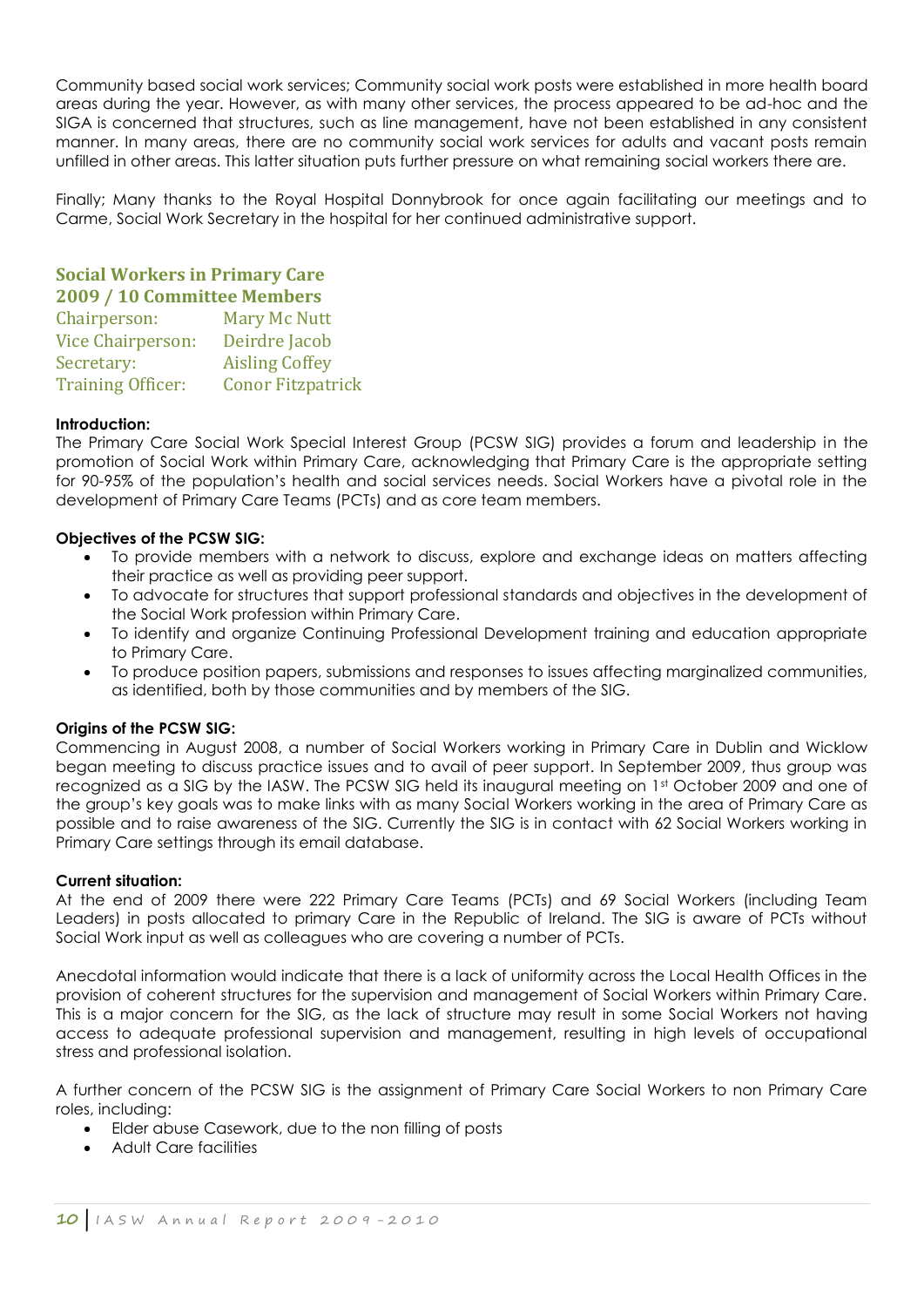Children & Families Social Work Services: to fostering assessments on a temporary basis as a result of the Health Information and Quality Authority (HIQA) Reports (2009) and to the Duty Social Work Service.

As a result, Social Work services within the Primary Care setting are being depleted before they can be established.

Furthermore, the HSE Service Plan (2010) states "the assignment of social workers to PTCs and HSCNs provides additional resources in relation to meeting the HSE"s statutory obligations on child protection matters; the primary role of these social workers is to ensure that these critical organizational priorities are met" (page 19), undermining the role of Primary Care Social Workers within communities and as core PCT members.

#### **Working Groups:**

PCSW SIG has recently established two sub-groups:

- 1) Assessment Tools PCSW.
- 2) Role of the Primary Care Social Worker.

#### **Plans for 2010:**

- 1) Continue to meet on a monthly basis in a rotating venue.
- 2) Develop the PCSW SIG protocol.
- 3) Establish a Working Group of PCSW Team Leaders.
- 4) Survey the SIG members in relation to identifying areas for education and training.
- 5) Hold our first AGM in October 2010.

#### **Special Interest Group of Children and Families**

Chairperson: Paul McCarthy Secretary: Mieke Ryan and Fiona Power

**Children and Families SIG AGM January 2010;** Kirsten Byrne stepped down as chairperson after two years. Paul McCarthy was elected as chairperson for 2010. The role of secretary has been empty for a number of years. Mieke Ryan and Fiona Power were elected joint secretary for the coming year.

**Meetings;** The Special Interest Group met every six weeks over the past year in various venues. In recent months the regular venue for meetings is the IASW office, St Andrews Resource Centre. The meetings have been attended by a small committed group of members. Other members continue to have close contact with the SIG via email.

**Representation at Council**; Kirsten Byrne represented the SIG at IASW Council meetings throughout the 2009.

**Issues for the Children and Families SIG in the past year;** Roscommon Incest Case, The Monageer Report, The Ryan Report, Dublin Diocesan Report, Report of the HSE Task Force, Children"s Rights Bill and referendum, the Care of Unaccompanied Minors in the state, HSE plans for standardization, Barry Andrews Town Hall meeting, National Social Work Panel, HIQA Reports on Fostering, Residential and Special Care, General Media attention on Social Work, HSE"s Annual report on Children and Families, Appointment of National Director of Children and Families in HSE.

#### **Achievements in the past year**

- Ongoing media responses by the SIG on issues including: the Ryan Report, The Monageer Report, report into Service Users Perceptions, HIQA, Children in Care, Roscommon Incest Case, Children"s Rights, letter to news broadcasters re misrepresentation of Shane Dunphy in the media as a Social Worker
- Merger and strengthening of subgroups within the SIG.
- Appearance by Ineke Durville and Gavin Mulhall on Questions and Answers.
- Declan Coogan speaking on radio (The Last Word) regarding the Roscommon Incest Case.
- Correspondence from Pavee Point welcoming our information that negative stereotyping of Travellers by Shane Dunphy was not supported by Social Workers or IASW.
- Meeting with Carl O"Brien (Irish time journalist)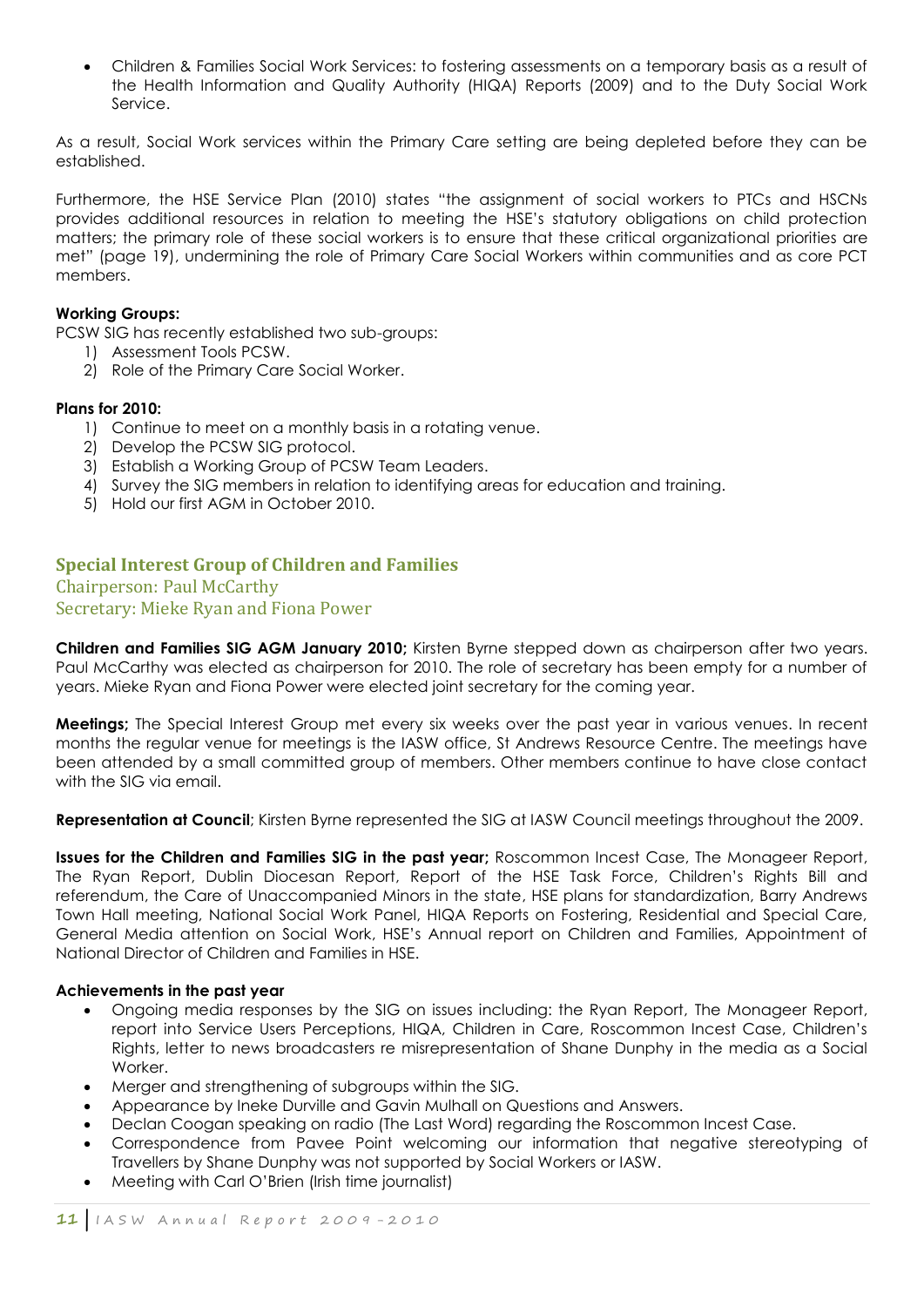- Conference on standardization of Children and Families Social Work processes and assessment held in September 2009 in the Aisling Hotel.
- Children and Families Workshop at 2009 Annual Conference/AGM.
- Attendance at Children"s Rights Alliance AGM building links and finding common ground.
- Meeting with Barry Andrews to discuss wide range of policy issues affecting Social Work.
- Meeting with Jan Sullivan (Labor) to discuss policy issues affecting Social Work.
- Meeting with Alan Shatter (FG) to discuss broad policy issues including Fairecare policy.
- Meeting with PA Consultants re: "Strategic Review of the Delivery and Management of Child Protection Services" – association able to highlight crucial role of supervision in Social Work.
- Position Paper completed in conjunction Ineke Durville in response to recommendations of Ryan Report and submitted to Department of Children and Youth Affairs.
- Linked with Noel Baker from Examiner who is interested in covering Social Work stories.
- Networking with GLEN re: Child Centered Family Reform.

#### **Priorities for 2010**

- HSE Standardisation plans.
- Children"s rights referendum/Constitutional Change.
- Role and Powers of Social Workers (e.g. Barr Judgment, Investigation of child Sexual Abuse)
- Positive image and Accurate Information about social work for the public, other professions and the media.
- PA Consulting report and plans for restructuring Social Work.
- Hearing the Voices of Children OMYCA Consultations. Meeting with Phil Garland as a priority for the SIG.
- HIQA Inspections and the need for dialogue with HIQA.
- Children coming into care due to Parents being detained prior to deportation.
- Special Care Placement and the lack of these. Social Workers holding Risk.
- Outsourcing of Social Work roles.

#### **Social Workers in Disabilities – SWID**

#### Caitriona Whitty

The National SWID committee meets once a month throughout the year. The meetings are presently held in KARE Services, Kitcullen, Co. Kildare.

The Eastern Regional Group of SWID currently meets on a 3 monthly basis in Cheerverstown. Unfortunately due to travel restrictions in the past year, other regional SWID groups have had difficulties convening such meetings.

During the past year SWID mad submissions to such documents as the Mental Capacity Bill, The Disability Act, The Ryan Report, and to The Assessment of Need Consultation Process. One of our members has inputted to the IASW response to the Draft Early Intervention Standards. SWID is currently involved in providing a submission regarding H.I.Q.A"s "draft National Quality Standards for Registered and/or Inspected Services for Children and Young People".

SWID committee has representation on the IMPACT Social Work Vocational group, IASW as well as in Inclusion Ireland.

On 6<sup>th</sup> March 2009 SWID organized a One Day Seminar on Assessment of Need - 0 - 5 years. This highlighted Social Workers need for evidence based tools in the Assessment of Need process.

The Annual Conference/AGM of SWID took place in October 2009 with a large attendance of approximately 80 persons involving existing and new members. The Conference was entitled "Evidence based Tools for Social Workers in Disability – A Practical Approach".

Discussions at Conference highlighted the need for more engagement and involvement by the Universities in the emerging issues and challenges facing social workers at the coalface. An example being the Assessment of Need process where social workers are being asked to account for their recommendations with evidence based tool.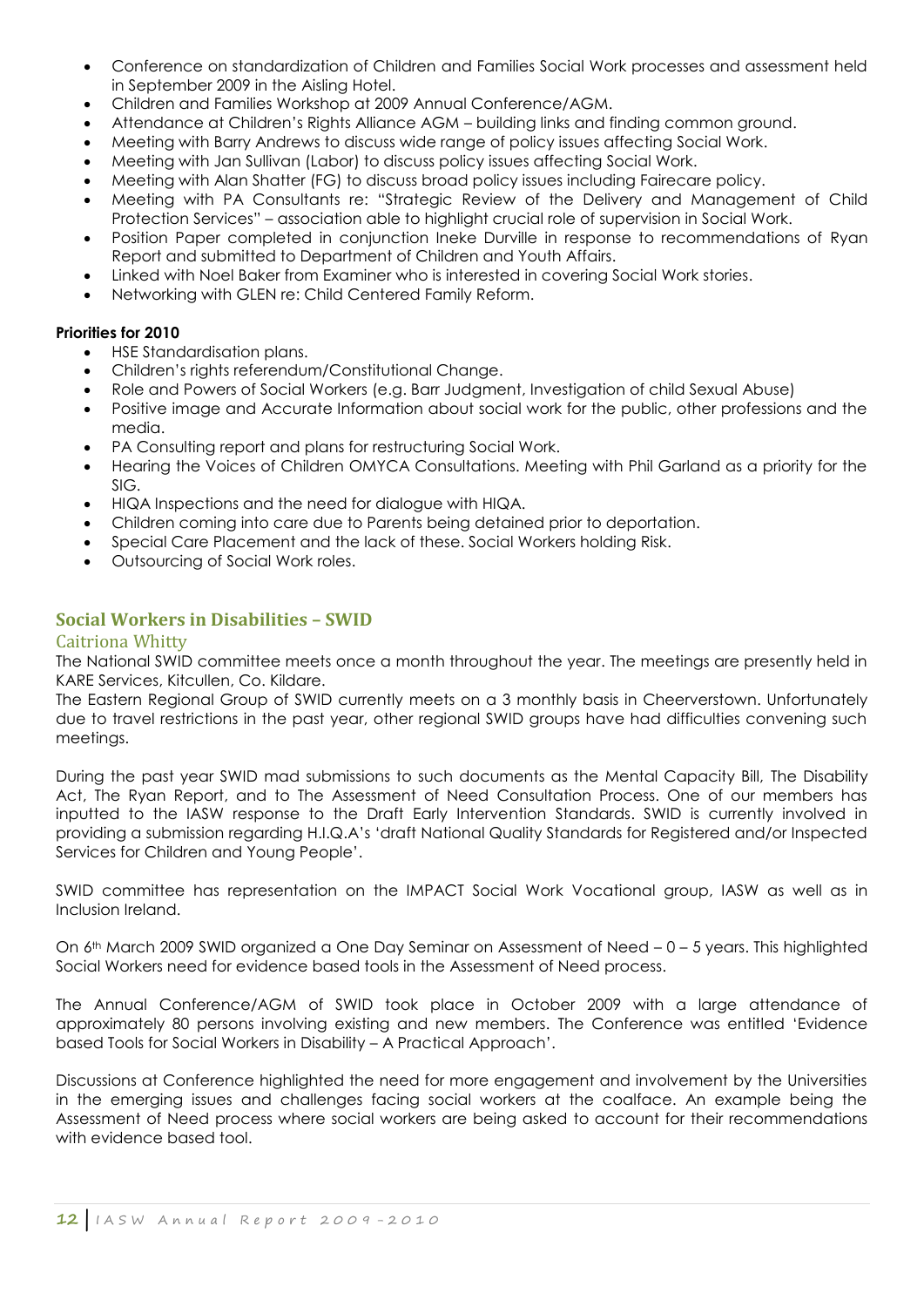The feedback of participants at the Conference was that it was very timely and of great value to Social Workers working in this area.

Since our membership has expanded to include Physical and Sensory disabilities as well as Intellectual we are meeting new social workers which has increased numbers and provided a welcome pool of ideas and experience and a chance to increased networking in geographical areas.

We would hope to build on this and try and identify key areas where we might establish sub-groups to work together on issues/responses/submissions as they arise. Already a number of people have raised issues regarding the client population in the Mild level of functioning, who need Support around Independence Skills, Accommodation, Relationships and Finances.

A motion was put forward by SWID to the IASW AGM 2009. The motion requested the adoption of the recommended standards of good practice developed by SWID for social workers undertaking assessments of Need (Disability Act" 05 for Children 0-5 years age range). This comprised the following – The Social Work Roles, The Framework for Assessment and the accompanying Guidance document. This motion was approved and the documents will be available on the website.

SWID is in the process of convening a one day Seminar in March 2010. This Seminar will centre on 2 areas of interests for Social Workers in Disability.

Christy Lynch CEO of KARE will deliver a presentation on a "Present and Future Residential Options for Persons with Disabilities" and Phil Mortell Social Work Consultant will provide a presentation on "Data Collection and Protection in areas relating to Social Workers (casework recording, report writing etc)"

SWID are actively planning their Conference and AGM which will take place in October this year. SWID are open to any suggestions for topics/areas of interest for this.

The following is the membership of the SWID committee for 2009/10:

#### **Social Workers in CAMHS (Child and Adolescent Mental Health Services)**

Chairperson: Sinead Freeley, Secretary: Mary Mc Namara, Committee: Sheila Mc Kenna, David Hugues, Sarah Houston, Eleanor Kelly, Paul Longmore President elect: Sheila Mc Kenna

#### **Meetings:**

Since the last AGM of the IASW, our special interest group in CAMHS has had three regular meetings of the national group, 11<sup>th</sup> May '09 in Galway, 9<sup>th</sup> Nov'09 in Mater CAMHS James Joyce Street & 8<sup>th</sup> Feb '10 in Mater CAMHS James Joyce St. We would like to thank Eleanor Kelly, John Sharry and Sarah Houston for facilitating the clinical practice workshops in May"09, Nov"09 & Feb 2010.

- In October 2009, Sarah Houston became the new representative for the IASW.
- April 2009, IASW AGM & Conference.
- Motions were proposed by SW"s in CAMHS. See IASW Annual Report 2008/2009. 2010 motions to be proposed at the IASW AGM on Fri 23/04/09.
- In May Galway CAMHS facilitated the presentation by John Fitzmaurice who informed us about Jigsaw a pilot service developed by Headstrong in consultation with the HSE and Mental Health Ireland. It is community bases system of care that supports young people aged 15-26 to achieve better mental health and well being.
- At the November national meeting John Sharry Principal Social Worker in Mater CAMHS presented on the subject of integrating research into practice using the Parents Plus Program. He described the use of control studies as well as ongoing feedback from clients which can be used to adapt practice to improve outcomes.
- At the recent February national meeting, Sarah Houston (SW in Lucena CAMHS) & Lisa Scott (OT Lucena CAMHS) gave a very innovative presentation on therapeutic group work called "Child Out" – A Collaborative Approach to Managing Difficult Emotions.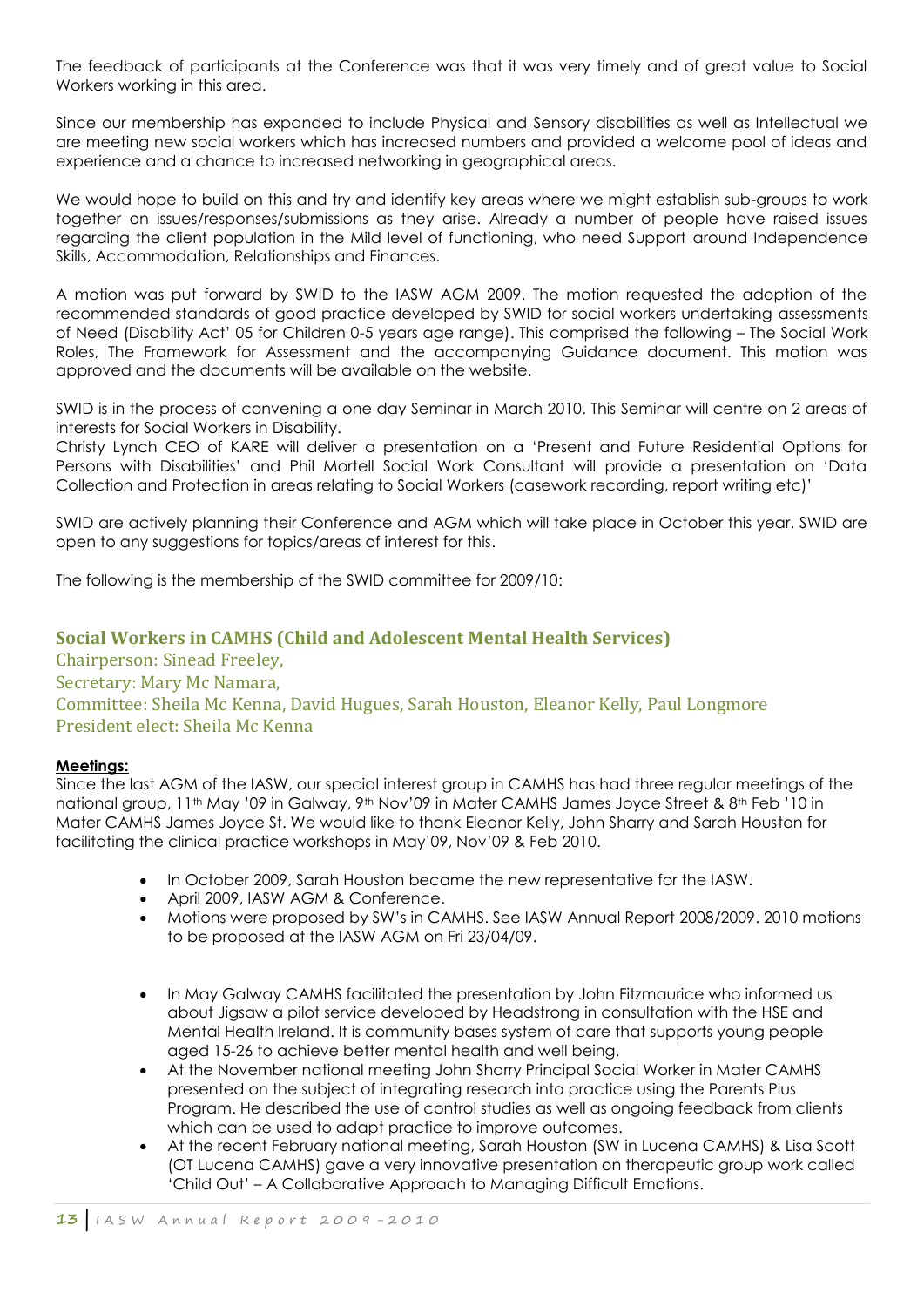The final draft of Section 25 Mental Health Act – Guidelines for the admission of a child was discussed at the Nov"09 national meeting. This document is available from Sinead Freeley: [sinead.freeley@hse.ie](mailto:sinead.freeley@hse.ie)

#### **Meetings with IMPACT**

Sheila has committed a lot of time attending meetings with Impact and feeding back the content of these meetings to the national group meetings.

#### **CAMHS Advisory Group**

Sarah Houston has been representing the interests of the SIG on a multidisciplinary group chaired by Brendan Doody. The group has been meeting monthly since July 2009 to discuss and inform HSE practices regarding audit, activity and outcome measures, key performance indicators and best practice guidelines in CAMHS in Ireland.

#### **HSE National Audit**

In November 2009 the CAMHS services within the HSE carried out a national audit.

#### **Southern Region.**

#### Frank O'Driscoll

This was a busy year for the Southern Region Branch, the highlight being the hosting of the biennial Social Work Conference in UCC on 23-10-09. This was held jointly with UCC and HSE. The title of the Conference was **Keeping Children Safe: Critical Times**, **Critical Issues.** This was the second such Conference and attracted a large attendance and also a fair amount of media coverage.

A number of Continual Professional Development (CPD) workshops were also held;

- **NSCU** 25/5/09 "Fit between Family Therapy and Social Unit"
- $\frac{1}{2}$ 8/2/10 "Children"s Rights in Post Separation Conflict Situations"
- $\frac{1}{\sqrt{2}}$ 25/2/10 "Using Group work in Practice, in learning and teaching social work; an empowerment based approach"
- $\vec{v}$ 1/3/10 "Irish Father"s Parenting Experiences with their Disabled Child"
- $\sum_{k\in\mathcal{K}(k)}$ 23/3/10 to mark World Social Work Day a Seminar was held regarding the "Rights of the Child" Other areas looked at the monthly branch meetings included Supervision and also the issue of proportionate responsibility for Social Workers i.e. Social Workers carrying responsibility proportionate to their authority.

#### **Social Workers in Foster Care**

#### Mary Flanagan

*The Social Workers in Foster Care Special Interest Group of the IASW( SWIFC) is a professional body which aims to provide its members with a forum which will offer Social Workers in the area of Foster Care a professional platform to express relevant professional perspectives and to advocate on behalf of children in Foster Care.* 

SWIFC held its 2009 AGM on 15<sup>th</sup> July at the Belfield Campus, UCD.

Reports from the Secretary and the Treasurer were followed by an open forum, at which issues of children"s rights, and the proposed Constitutional Referendum on the rights of the child, were discussed.

The role of SWIFC in informing policy and the importance of a professional voice to inform legislation, and the media were among the issues explored.

The election of officers for 2009/2010 also took place. The meeting expressed appreciation at the attendance of Ineke Durville, IASW President.

Over the past year SWIFC engaged in a number of significant activities. These included a meeting with the Minister of State for Children, Mr. Barry Andrews. The meeting addressed the implications of a proposed Constitutional Amendment on Children"s Rights and the nature of the current judicial process in meeting the best interests of children; the high numbers of children in care who do not have an allocated social worker; the growing high level of trauma in the current population of children in care and the lack of suitable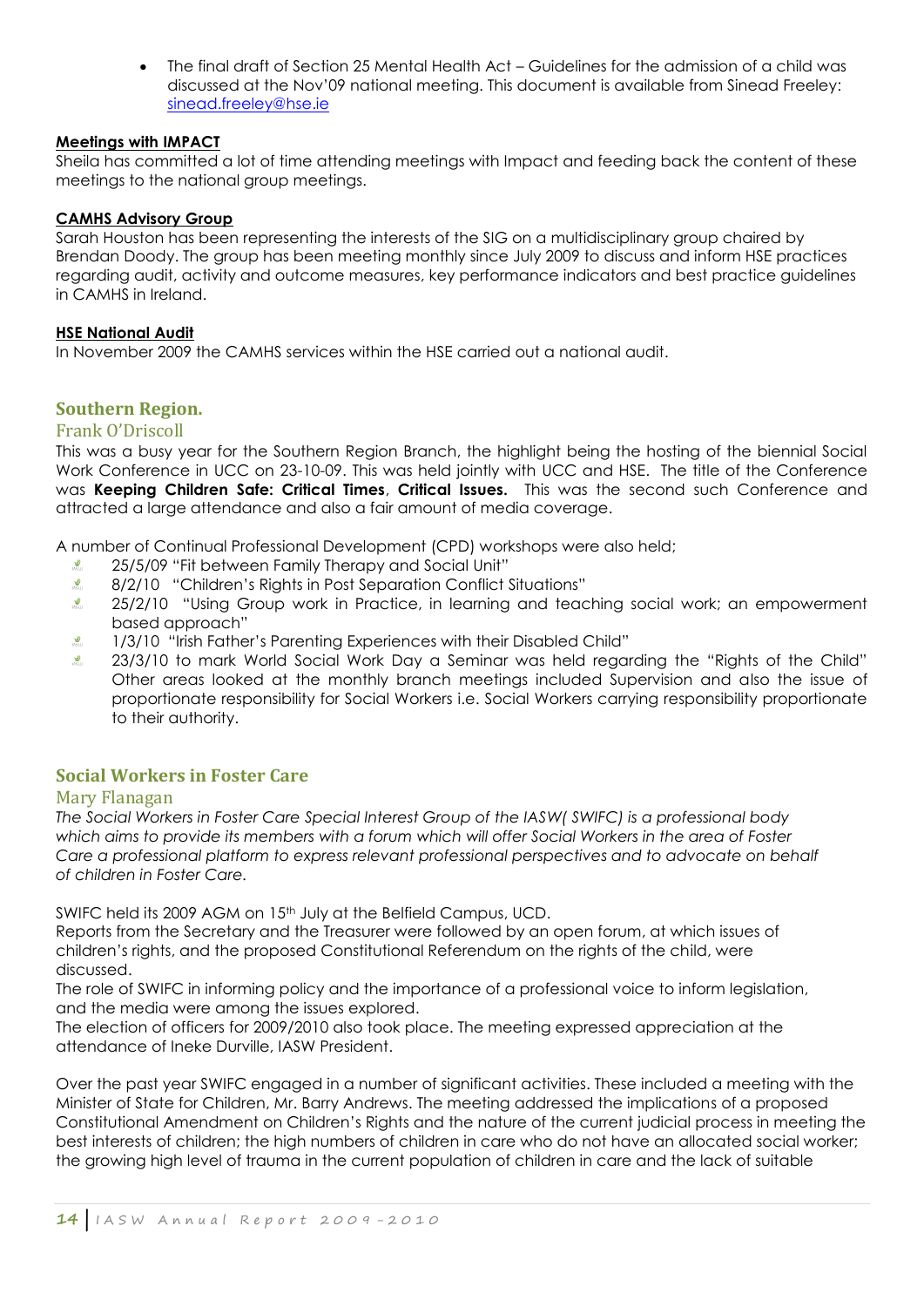venues and other resources for appropriate support and supervision of access arrangements for children in care with their birth families.

Arising from this meeting, the Group compiled a number of case examples from current social work practice, of situations where children"s interests and rights are compromised within the judicial process.

SWIFC has drawn up a response to the Draft National Quality Standards for Residential and Foster Care, which aims to be constructive and informed.

The National Audit on Children in Care, recently completed by HIQA, is highly significant, and the Group is currently looking at the implications of these findings for practice and policy.

The 2010 AGM takes place on the 22<sup>nd</sup> April at 5pm in the Social Work Building in UCD, Belfield. It will be preceded by two research presentations on the topics of kinship care (Dr. Valerie O"Brien), and on court ordered access (Mr. Cahal McHale, SWTL).

SWIFC looks forward to continuing its role in 2010 as the voice of social workers working in foster care and its related areas, and to working closely with the IASW.

#### **Council of Irish Adoption Agencies**

#### Sheila Gallagher

This has been a busy year for the Council of Irish Adoption Agencies

Activities, Council meets three times every year and representatives from all registered adoption societies both HSE and Voluntary agencies are members of Council.

Our activities this year have included, campaigning on adoption issues, training events and the launch of our first publication.

#### **Adoption Bill:**

\*Campaigning and highlighting issues in relation to the Adoption Bill 2009, such as lack of legislation in relation to information and tracing services and post adoption services. Council provided submissions to the Joint Oireachtas Committee on the Adoption Bill.

In December 2009, Joint press statement with the IASW in relation welcoming the recommendations by The Ombudsman for Children on the Adoption Bill 2009. "*CIAA and IASW both support wholeheartedly and*  without reservation all of the recommendations made by the Ombudsman and believe that if they were *accepted that the Adoption Bill 2009 would be transformed into a more child centered legislative framework for the needs of children and families. We urge the Joint Committee for Health and Children to*  fully accept the recommendations made in this report when they are considering the issues which the *Adoption Bill needs to address.*

**March 2010**: Press statement with Adoption Rights Alliance, Natural Parents Network, Barnardos and Know My Own and CIAA in relation to the Adoption Bill. Available on IASW website.

**December 2009**: We were very honored to have Justice Catherine Mc Guinness, launch CIAA"s first publication of "An Ethical Framework for Adoption in Ireland" Choice Publishing. Copies from [ciadoptionagencies@gmail.com](mailto:ciadoptionagencies@gmail.com) (6 euro)

Workshops on the following issues were held during the year. These were CPD Approved.

- 1. Attachment issues in adoption
- 2. Issues in relation to Birth parents in adoption
- 3. Practice issues in information and tracing work
- 4. Issues in Intercountry Adoption

**Meetings with Adoption Board representatives** took place to consider practice and professional issues in relation to adoption services.